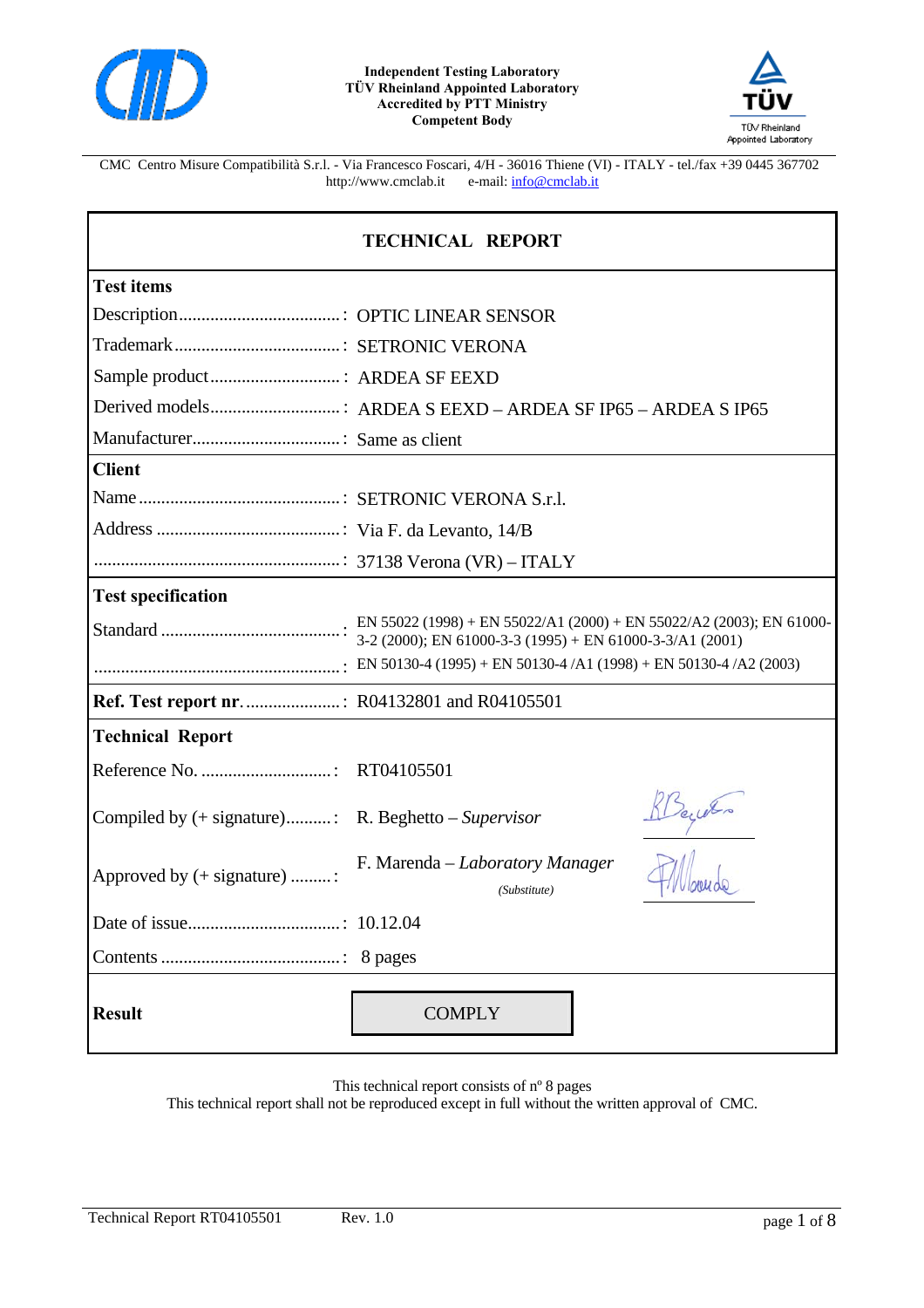



#### **INDEX**

| 3. COMMENTS ABOUT TECHNICAL DIFFERENCES AMONG FAMILY MEMBERS 4 |  |
|----------------------------------------------------------------|--|
|                                                                |  |
|                                                                |  |
|                                                                |  |
|                                                                |  |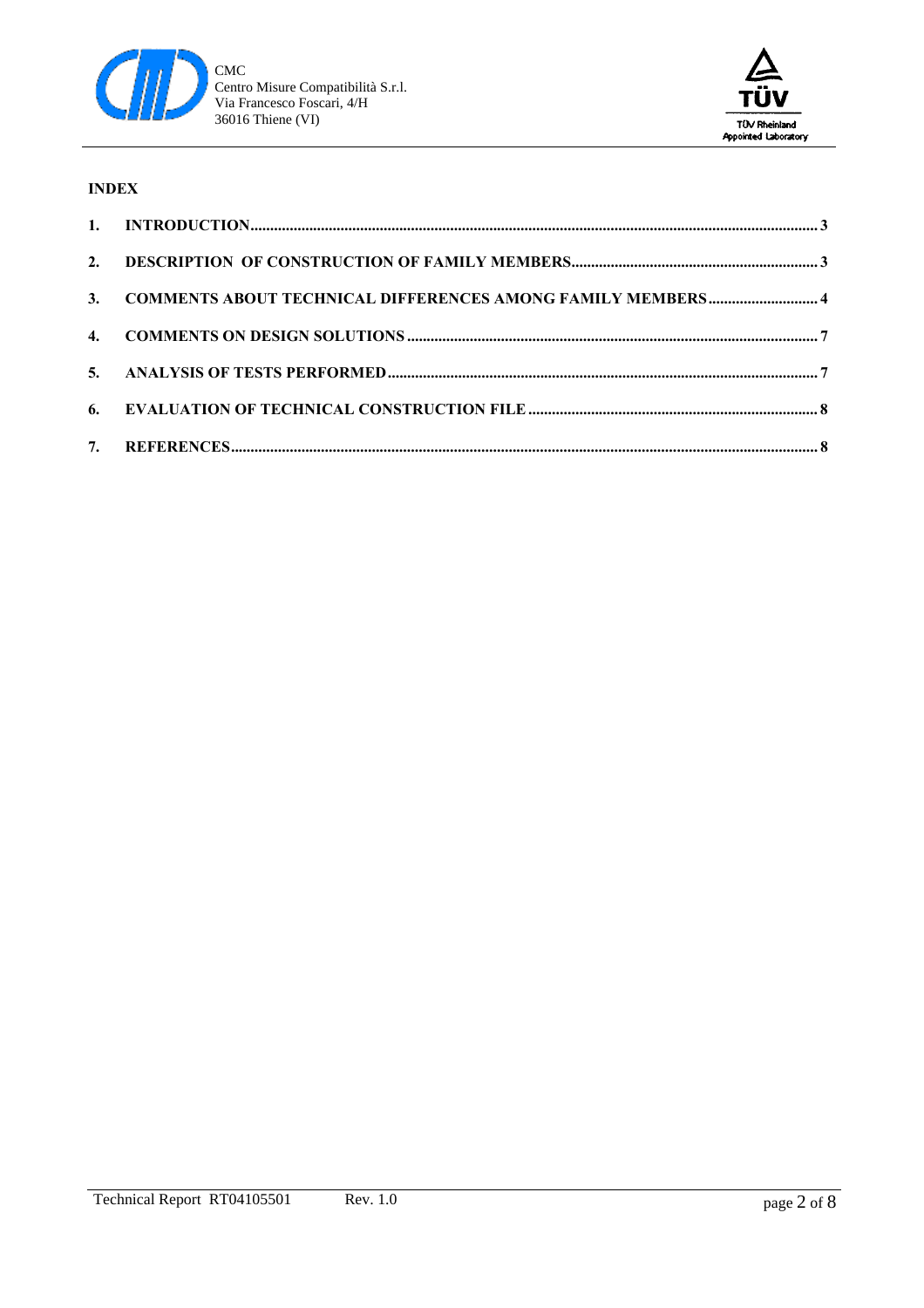



## **1. Introduction**

This Technical Report is the summary of the analysis of Document nr. T04105501 introduced by firm SETRONIC Verona S.r.l..

Analysis has been performed by Competent Body CMC Centro Misure Compatibilità S.r.l.

## **2. Description of construction of family members**

Description of family members is reported in clauses 2 and 3 of Document nº T04105501

Description of sample model: cl. 2 of Document nº T04105501 Tab. 2 - Annexes introduced by firm SETRONIC Verona S.r.l..

| Annex | Description                  |
|-------|------------------------------|
| A     | <b>Components List</b>       |
| B     | Hookup                       |
| C     | Wiring diagrams              |
| D     | Declaration of CE conformity |
| E     | Instructions for use         |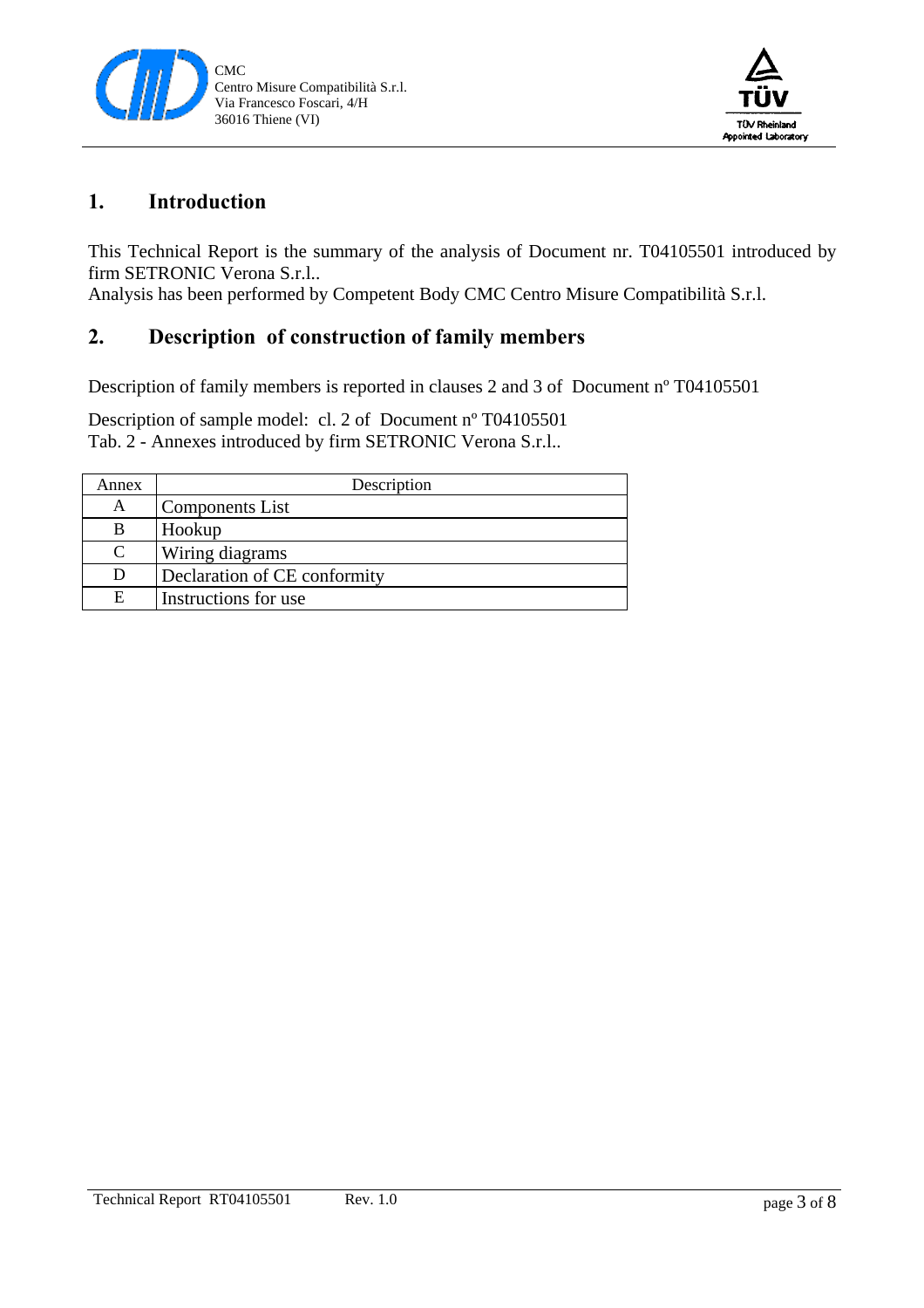



# **3. Comments about technical differences among family members**

Differences among family members are reported in clauses 2, 3 and 4 of Document nr. T04105501

Differences among derived models and sample model:

| Model $\rightarrow$<br>Components<br>۰L                     | ARDEA<br>SF EEXD | n<br><b>RDEA</b><br>EEXD | ARDEA SF<br>IP65 | $\boldsymbol{\mathsf{S}}$<br>RDEA<br>P65 |
|-------------------------------------------------------------|------------------|--------------------------|------------------|------------------------------------------|
| Transmitter circuit                                         |                  |                          |                  |                                          |
| PCB mod. TX ARDEA EEXD                                      |                  |                          |                  |                                          |
| Receiver circuit                                            |                  |                          |                  |                                          |
| PCB mod. RX ARDEA EEXD                                      |                  |                          |                  |                                          |
| Analysis unit with only smoke output<br>(for S models)      |                  |                          |                  |                                          |
| PCB mod. SCA1                                               |                  |                          |                  |                                          |
| Analysis unit with smoke and fire output<br>(for SF models) |                  |                          |                  |                                          |
| PCB mod. SCA1                                               |                  |                          |                  |                                          |
| Software (Analysis unit)                                    |                  |                          |                  |                                          |
| Cod.: 252_873.PIC                                           |                  |                          |                  |                                          |
| Envelope EEXD (TX and RX)                                   |                  |                          |                  |                                          |
| Cod.: EMH9.22                                               |                  |                          |                  |                                          |
| Envelope IP65 (TX and RX)                                   |                  |                          |                  |                                          |
| Cod.: IP65                                                  |                  |                          |                  |                                          |
| Envelope DIN for analysis unit                              |                  |                          |                  |                                          |
| Cod.: 3MHC53                                                |                  |                          |                  |                                          |

Sample model has not particular filtering and/or construction devices with respect to derived models.

Differences among sample model and derived models can be considered not important for EMC requirements.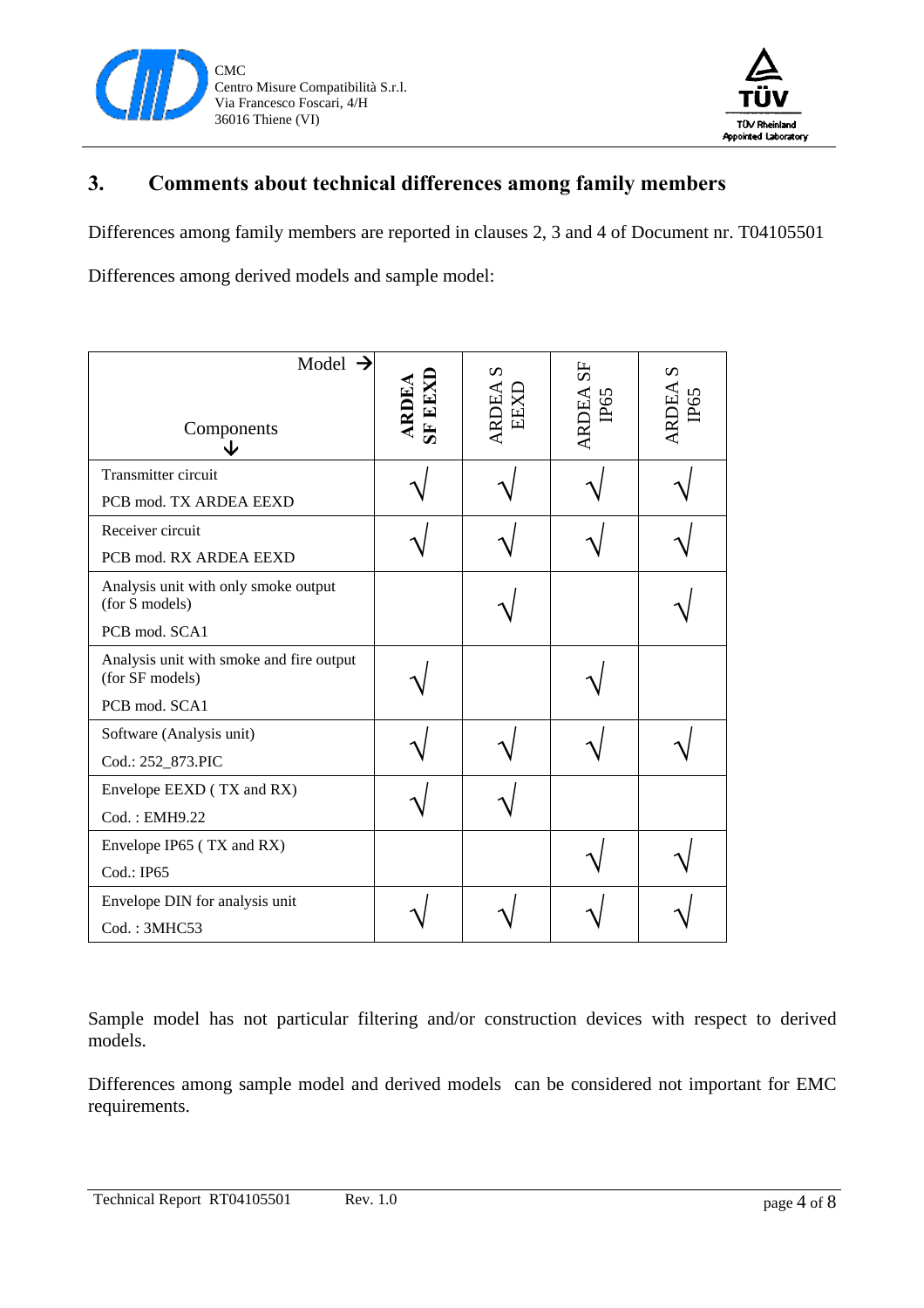



#### Tests performed on ARDEA SF EEXD model:

| Emission:<br>Reference standard EN 55022 (1998) + EN 55022/A1 (2000) + EN 55022/A2 (2003); EN 61000-<br>3-2 (2000); EN 61000-3-3 (1995) + EN 61000-3-3/A1 (2001) |                                                            |                                     |                          |            |  |
|------------------------------------------------------------------------------------------------------------------------------------------------------------------|------------------------------------------------------------|-------------------------------------|--------------------------|------------|--|
| Test specifications                                                                                                                                              | Port                                                       | Environmental<br>Phenomena          | <b>Tests</b><br>Sequence | Result     |  |
| EN 55022                                                                                                                                                         | A.C. mains<br>DC power supply<br>Signal / Control<br>lines | Conducted disturbance               | 7                        | Complies   |  |
| EN 55022                                                                                                                                                         | Enclosure                                                  | Radiated disturbance                | $\overline{4}$           | Complies   |  |
| EN 61000-3-2                                                                                                                                                     | A.C. mains                                                 | Harmonic current<br>emissions       |                          | $N.A. (+)$ |  |
| EN 61000-3-3                                                                                                                                                     | A.C. mains                                                 | Voltage fluctuations and<br>flicker |                          | $N.A. (+)$ |  |
| Immunity:<br>Reference standard EN 50130-4 (1995) + EN 50130-4 / A1 (1998) + EN 50130-4 / A2 (2003)                                                              |                                                            |                                     |                          |            |  |
| Test specifications                                                                                                                                              | Port                                                       | Environmental<br>Phenomena          | <b>Tests</b><br>Sequence | Result     |  |
| EN 61000-4-2                                                                                                                                                     | Enclosure                                                  | Electrostatic discharge             | 6                        | Complies   |  |
| EN 61000-4-3                                                                                                                                                     | Enclosure                                                  | Radiated electromagnetic<br>field   | 5                        | Complies   |  |
| EN 61000-4-4                                                                                                                                                     | A.C. mains<br>DC power supply<br>Signal / Control<br>lines | <b>Electrical Fast Transients</b>   | 1                        | Complies   |  |
| EN 61000-4-5                                                                                                                                                     | A.C. mains<br>DC power supply<br>Signal / Control<br>lines | Surge                               | 3                        | Complies   |  |
| EN 61000-4-6                                                                                                                                                     | A.C. mains<br>DC power supply<br>Signal / Control<br>lines | Injected currents                   | $\overline{2}$           | Complies   |  |
| EN 61000-4-11                                                                                                                                                    | A.C. mains                                                 | Dips / Short interruptions          |                          | $N.A. (+)$ |  |

(+) EUT with 24Vdc power supply

Reference: Test Report nr. R04132801 date 15.11.04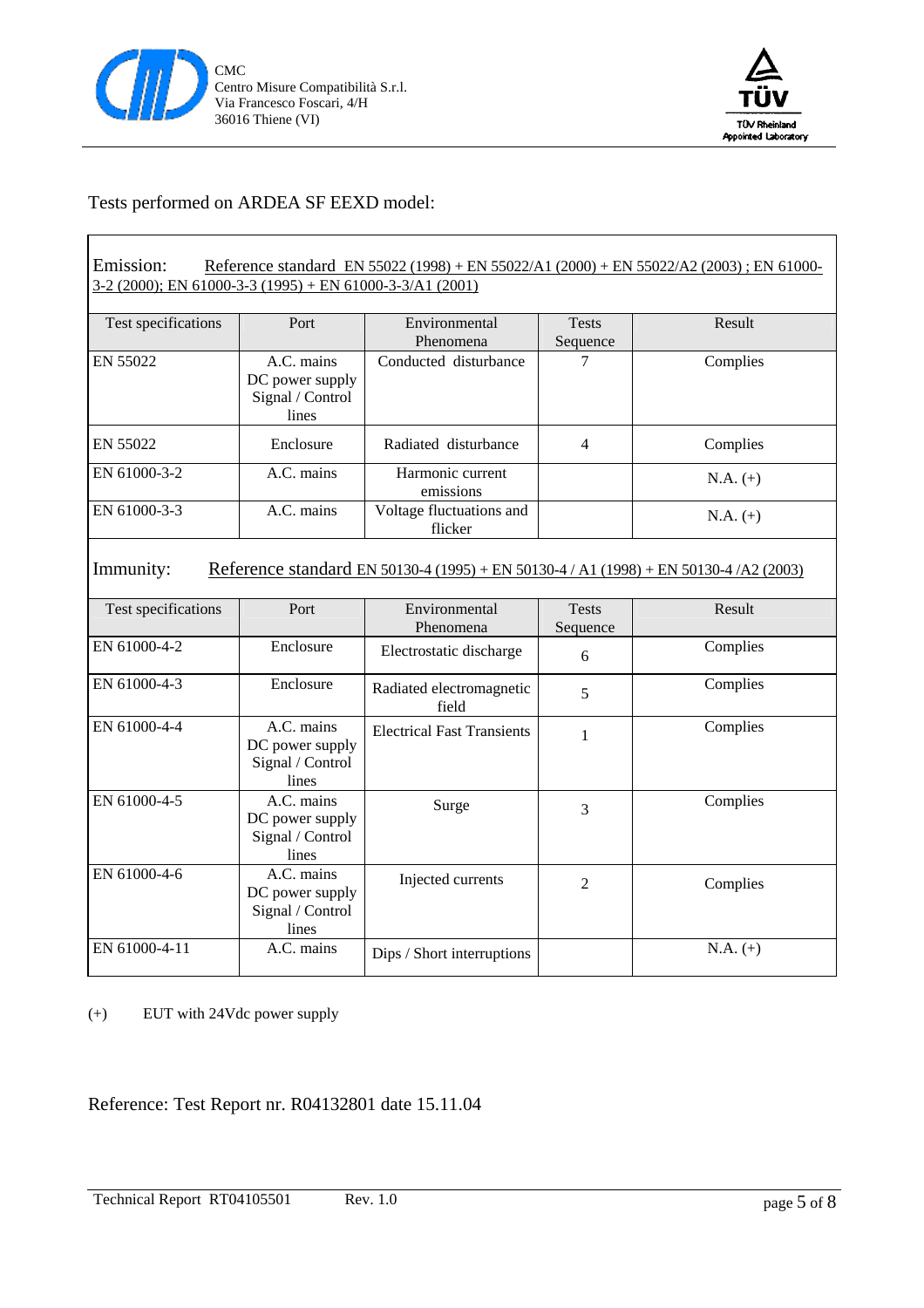



#### Tests performed on ARDEA S IP65 model:

| Emission:<br>Reference standard EN 55022 (1998) + EN 55022/A1 (2000) + EN 55022/A2 (2003); EN 61000-<br>3-2 (2000); EN 61000-3-3 (1995) + EN 61000-3-3/A1 (2001) |                                                            |                                     |                          |            |  |
|------------------------------------------------------------------------------------------------------------------------------------------------------------------|------------------------------------------------------------|-------------------------------------|--------------------------|------------|--|
| Test specifications                                                                                                                                              | Port                                                       | Environmental<br>Phenomena          | <b>Tests</b><br>Sequence | Result     |  |
| EN 55022                                                                                                                                                         | A.C. mains<br>DC power supply<br>Signal / Control<br>lines | Conducted disturbance               |                          | N.E.       |  |
| EN 55022                                                                                                                                                         | Enclosure                                                  | Radiated disturbance                |                          | N.E.       |  |
| EN 61000-3-2                                                                                                                                                     | A.C. mains                                                 | Harmonic current<br>emissions       |                          | $N.A. (+)$ |  |
| EN 61000-3-3                                                                                                                                                     | A.C. mains                                                 | Voltage fluctuations and<br>flicker |                          | $N.A. (+)$ |  |
| Immunity:<br>Reference standard EN 50130-4 (1995) + EN 50130-4 / A1 (1998) + EN 50130-4 / A2 (2003)                                                              |                                                            |                                     |                          |            |  |
| Test specifications                                                                                                                                              | Port                                                       | Environmental<br>Phenomena          | <b>Tests</b><br>Sequence | Result     |  |
| EN 61000-4-2                                                                                                                                                     | Enclosure                                                  | Electrostatic discharge             |                          | N.E.       |  |
| EN 61000-4-3                                                                                                                                                     | Enclosure                                                  | Radiated electromagnetic<br>field   | 1                        | Complies   |  |
| EN 61000-4-4                                                                                                                                                     | A.C. mains<br>DC power supply<br>Signal / Control<br>lines | <b>Electrical Fast Transients</b>   | $\overline{2}$           | Complies   |  |
| EN 61000-4-5                                                                                                                                                     | A.C. mains<br>DC power supply<br>Signal / Control<br>lines | Surge                               | 3                        | Complies   |  |
| EN 61000-4-6                                                                                                                                                     | A.C. mains<br>DC power supply<br>Signal / Control<br>lines | Injected currents                   |                          | N.E.       |  |
| EN 61000-4-11                                                                                                                                                    | A.C. mains                                                 | Dips / Short interruptions          |                          | $N.A. (+)$ |  |

(+) EUT with 24Vdc power supply

Reference: Test Report nr. R04105501 date 03.12.04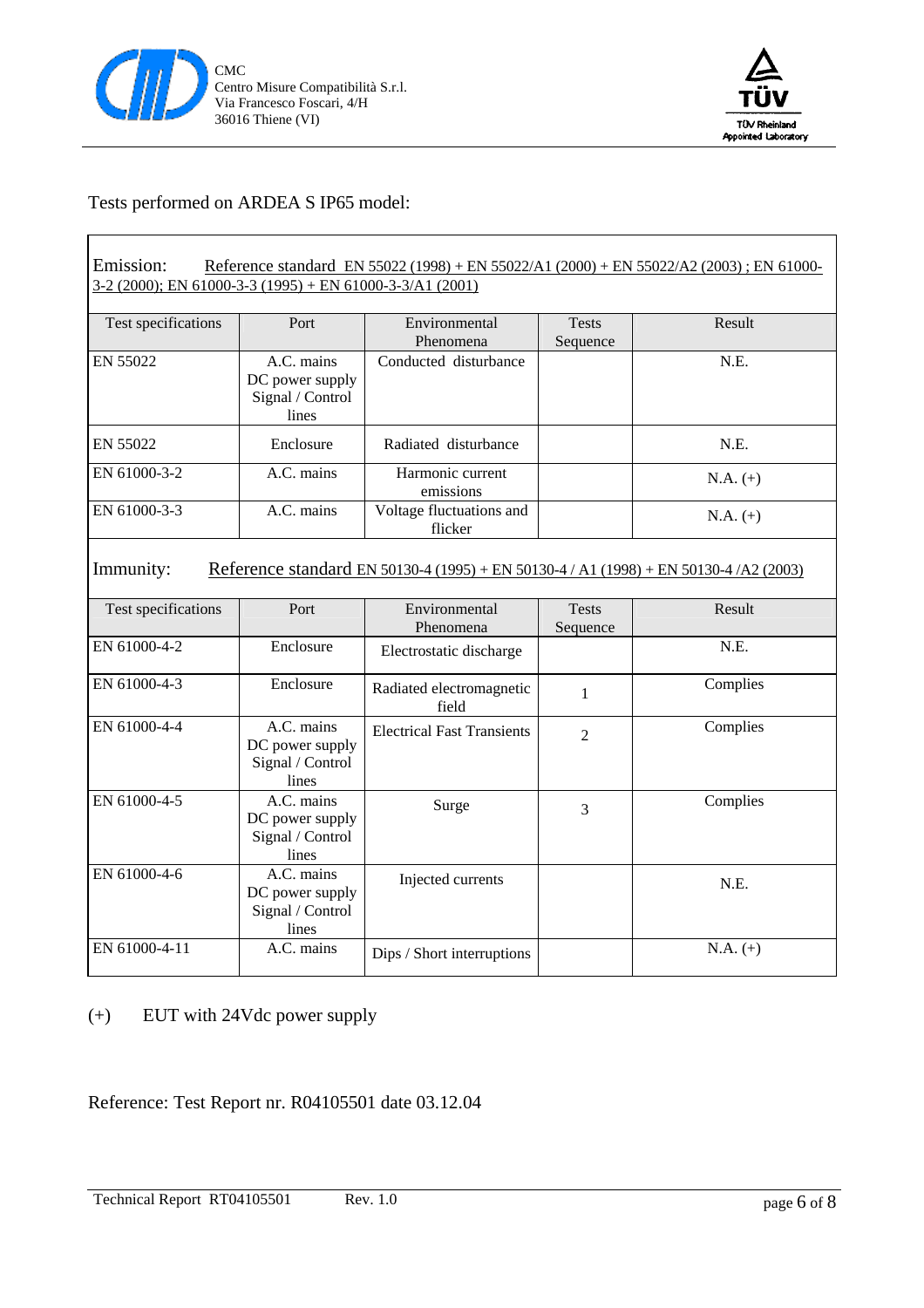



# **4. Comments on design solutions**

No one

# **5. Analysis of tests performed**

Evaluation has been concentrated on tests performed on sample model.